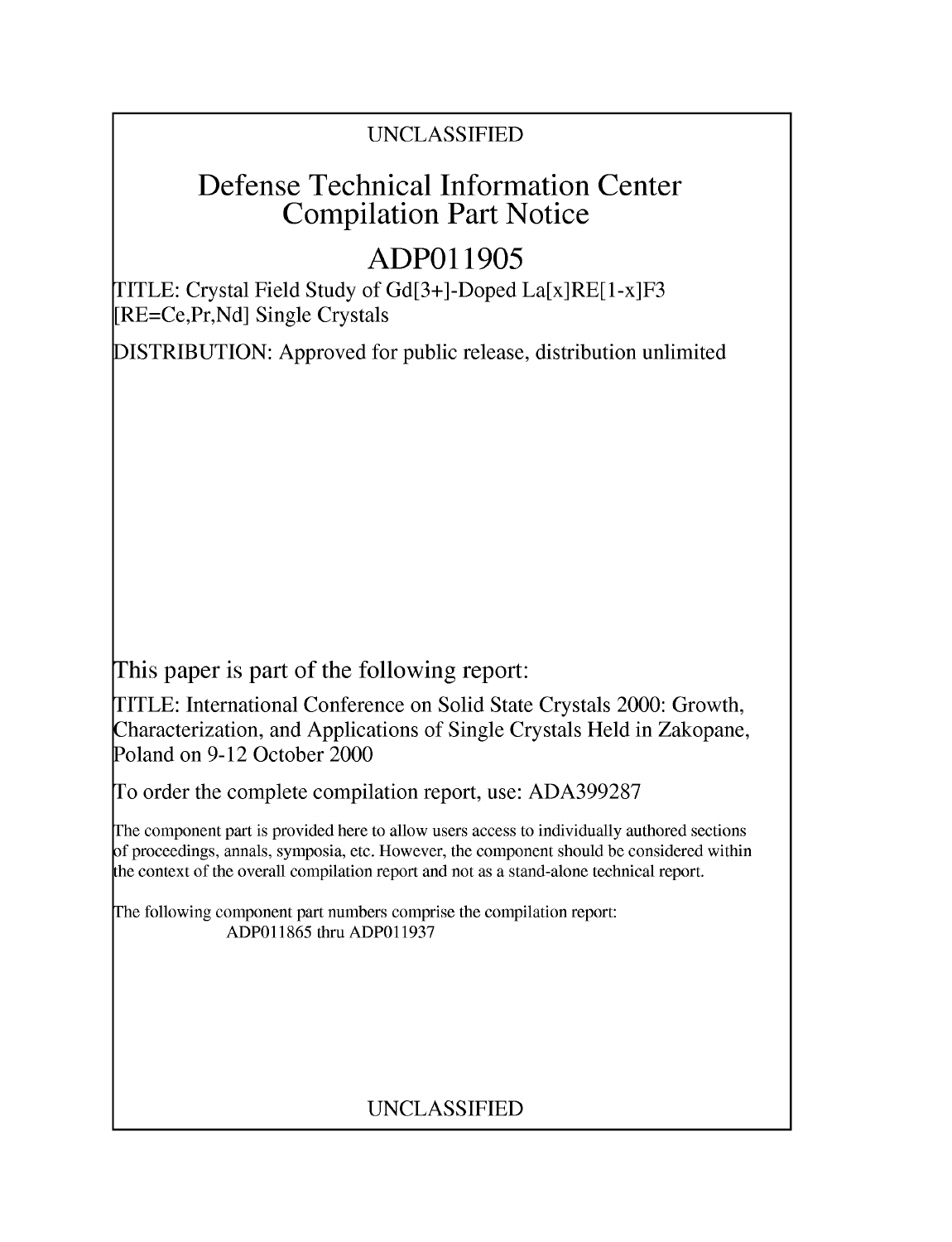# Crystal field study of  $Gd^{3+}$ -doped  $La_xRE_{1-x}F_3$  (RE = Ce, Pr, Nd) single crystals

Mieczyslaw L. Paradowski\*, Lucjan E. Misiak, Wieslawa Korczak, and Zbigniew Korczak

Institute of Physics, Maria Curie-Sklodowska University, Place Marii Curie-Sklodowskiej 1, 20-031 Lublin, Poland

## ABSTRACT

The mixed La<sub>r</sub> $RE_{1-x}F_3$  (RE = Ce, Pr, Nd) single crystals doped with Gd<sup>3+</sup> (0.1 mol%) were grown by a modified Bridgmann-Stockbarger method. The crystal field was investigated using electron paramagnetic resonance technique. The angular dependencies of Gd<sup>3+</sup> (<sup>8</sup>S<sub>7/2</sub>, f<sup>*i*</sup>) line positions with magnetic field oriented in (001) plane were measured in the temperature range  $4.2 - 295$  K. The surroundings of Gd<sup>3+</sup> ions were investigated analyzing spin-hamiltonian parameters in the light of the superposition model. The small distortion of the  $D_{3d}^4$  trigonal symmetry has been observed in LaF<sub>3</sub>, La<sub>0.9</sub>Ce<sub>0.1</sub>F<sub>3</sub> and  $La_{0.9}Nd_{0.1}F_3$  below 150 K. The local structure deformation of the site symmetry of  $Gd^{3+}$  ions induced by temperature starts at about 150 K becoming larger at 4.2 K. In PrF<sub>3</sub> the distortion was not observed in the temperature range  $4.2 - 295$  K. The results were compared with those of  $Gd^{3+}$ -doped  $LiYF_4$  crystals

Keywords: rare-earth trifluorides, electron paramagnetic resonance (EPR), spin-hamiltonian parameters, zero-field splitting, distortions, magnetic ordering.

## 1. **INTRODUCTION**

The La<sub>x</sub>RE<sub>1-x</sub>F<sub>3</sub> (RE = Ce, Pr, Nd) single crystals are utilized as laser materials and radiation hard scintillators for calorimetry at future colliders.<sup>1-4</sup> The mixed La<sub>x</sub>Ce<sub>1-x</sub>F<sub>3</sub> single crystals can also be used as the filters for the vacuum ultraviolet.<sup>5</sup> The single crystals doped with Gd<sup>3+</sup> (0.1 mol%) were grown by a modified Bridgmann-Stockbarger method described elsewhere.<sup>6,7</sup> The  ${}^8S_{7/2}$  ground term of the Gd<sup>3+</sup> ion in these single crystals is split by the crystalline electric field into four Kramers doublets. It is important to know how the crystal field splits this term at various temperatures. The small distortion from the  $D_{3d}^4$  trigonal space group, caused by the strong influence of the crystalline field, was observed in  $La_xCe_{1-x}F_3$  and  $La_xNd_{1-x}F_3$  single crystals using magnetic susceptibility method.<sup>8,9</sup> A small change of the crystal field in  $La_{0.9}Nd_{0.1}F_3$  with lowering temperature, as a result of temperature induced distortion of the crystal lattice (which caused a change in site symmetry of Gd<sup>3+</sup> ions from  $C_2$  at 77 K towards  $C_2$  at 4.2 K) was observed in our most recent works.<sup>7,11</sup>

The purpose of the present paper is to study the crystal field in all samples at different temperatures using Electron Paramagnetic Resonance (EPR) technique and superposition model, because they are very sensitive to the distortion of the crystal lattice. Therefore surroundings of Gd<sup>3+</sup> ions in the trigonal symmetry  $D_{3d}^4$  with a hexamolecular unit cell were investigated. The spin-hamiltonian parameters (SHP) are analyzed in the light of the superposition model. Previously we studied local deformation in  $La_0$ ,  $Nd_{0.1}F_3$  single crystal.<sup>7,11</sup> Further, we extended the EPR measurements to temperatures covering the range 4.2 – 295 K in all chosen samples. The negative g shift of Gd<sup>3+</sup>-doped La<sub>0.9</sub>Ce<sub>0.1</sub>F<sub>3</sub> and La<sub>0.9</sub>Nd<sub>0.1</sub>F<sub>3</sub> from that in the isostructural diamagnetic host LaF<sub>3</sub> indicates the antiferromagnetical ordering of  $Gd^{3+}$ -Ce<sup>3+</sup> and  $Gd^{3+}$ - Nd<sup>3+</sup> pairs.

## 2. CRYSTAL **FIELD STUDY**

The crystal field study has been performed by analyzing SHP's for  $Gd^{3+}$ -doped LaF<sub>3</sub>, La<sub>0.9</sub>Ce<sub>0.1</sub>F<sub>3</sub>, La<sub>0.9</sub>Nd<sub>0.1</sub>F<sub>3</sub> and PrF<sub>3</sub> single crystals in the temperature range  $4.2 - 295$  K, using the superposition model.<sup>7,11</sup> The above samples are the only crystals studied in detail for which well-resolved EPR spectra can be recorded down to liquid-helium temperature. Details of EPR measurements can be found elsewhere.<sup>11</sup> typical example of the spectrum and magnetic splitting of four Kramers

<sup>&</sup>quot;Corresponding author: Email: mlpar@tytan.umcs.lublin.pl; Telephone: +48-81-5376281; Fax: +48-81-5376191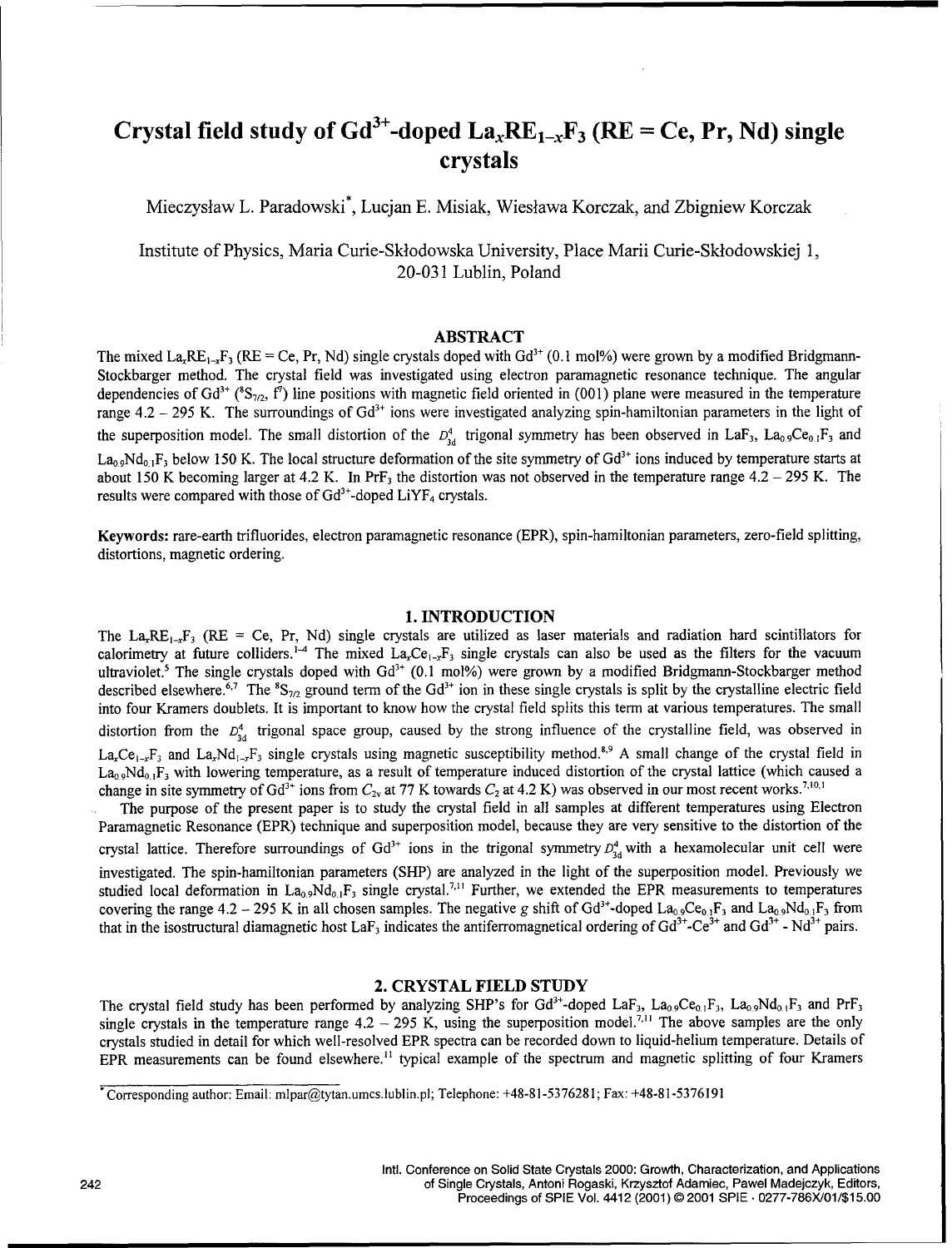doublets are presented in Fig. 1. The zero-field splitting (ZFS) of Gd<sup>3+</sup> is defined as  $\Delta E = E(\pm 7/2) - E(\pm 1/2)$  at magnetic field *B =* 0. The ZFS was determined on the basis of nine SHP's and plotted in Fig. 2. It can be seen that ZFS depends on the temperature as a parabolic function. The ZFS reaches maximum value at about 150 K for LaF<sub>3</sub>, La<sub>0.9</sub>Ce<sub>0.1</sub>F<sub>3</sub> and La<sub>0.9</sub>Nd<sub>0.1</sub>F<sub>3</sub>, whereas for PrF<sub>3</sub> the ZFS is increasing monotonically with lowering temperature down to 4.2 K. In Gd<sup>3+</sup>-doped LiYF<sub>4</sub> crystal the ZFS also increased with decreasing temperature down to  $4.2$  K.<sup>12</sup> In order to explain such behavior of ZFS, the intrinsic parameter  $b_2$  ( $m = 0$ ) should be taken into consideration.<sup>11</sup> The ZFS and SHP varied linearly with the intrinsic parameter as determined from the superposition model. The intrinsic parameters  $b_2$  for Gd<sup>3+</sup>-doped samples in the temperature range 4.2 - 295 K are plotted in Fig. 3. The  $b_2$  reaches minimum of negative values at about 150 K for LaF<sub>3</sub>,  $La_0Ce_{0.1}F_3$  and  $La_0_9Nd_{0.1}F_3$ , whereas for PrF<sub>3</sub> and LiYF<sub>4</sub> its negative values are continuously decreasing with decreasing temperature. The intrinsic parameter depends only on  $R_0$  (the minimum distance between Gd<sup>3+</sup> – F<sup>-</sup> ions corresponding to the 2-3  $F$ <sup>-</sup> pairs<sup>7,11</sup>). The  $R_0$ 's depend on temperature similar to lattice constants<sup>6</sup> and reach minimum value at liquid-nitrogen temperature for Gd<sup>3+</sup>-doped LaF<sub>3</sub>, La<sub>0.9</sub>Ce<sub>0.1</sub>F<sub>3</sub> and La<sub>0.9</sub>Nd<sub>0.1</sub>F<sub>3</sub> (Fig. 4). On the other hand, for PrF<sub>3</sub> and LiYF<sub>4</sub> the  $R_0$  is decreasing with decreasing temperature from 295 K to 4.2 K. Since the intrinsic parameter depends only on the *R0,* it can be plotted versus  $R_0$  (Fig. 5). The slightly change of  $R_0$  with decreasing temperature causes drastic increase of b, in the temperature range below 150 K. Such behavior of the intrinsic parameter explains changes of SHP and ZFS. On the other hand, in PrF<sub>3</sub> and LiYF<sub>4</sub> there are not any drastic changes of the intrinsic parameter  $b_2$  with  $R_0$ . Generally, the behavior is due to monotonic decrease of  $R_0$  with temperature down to liquid-helium. We think that different behavior of the investigated samples is caused by critical temperature of the intrinsic parameter. The critical temperature of the intrinsic parameter does not depend on the structure of crystal lattice but individual character of lattice - the site symmetry of Gd<sup>3+</sup> ion that is changed with temperature, as a result of temperature induced distortion of crystal lattice.



Fig. 1. EPR spectrum and energy levels of Gd<sup>3+</sup>-doped La<sub>0.9</sub>Nd<sub>0.1</sub>F<sub>3</sub> single crystal at T = 295 K with **B** | | **Z** (a-axis)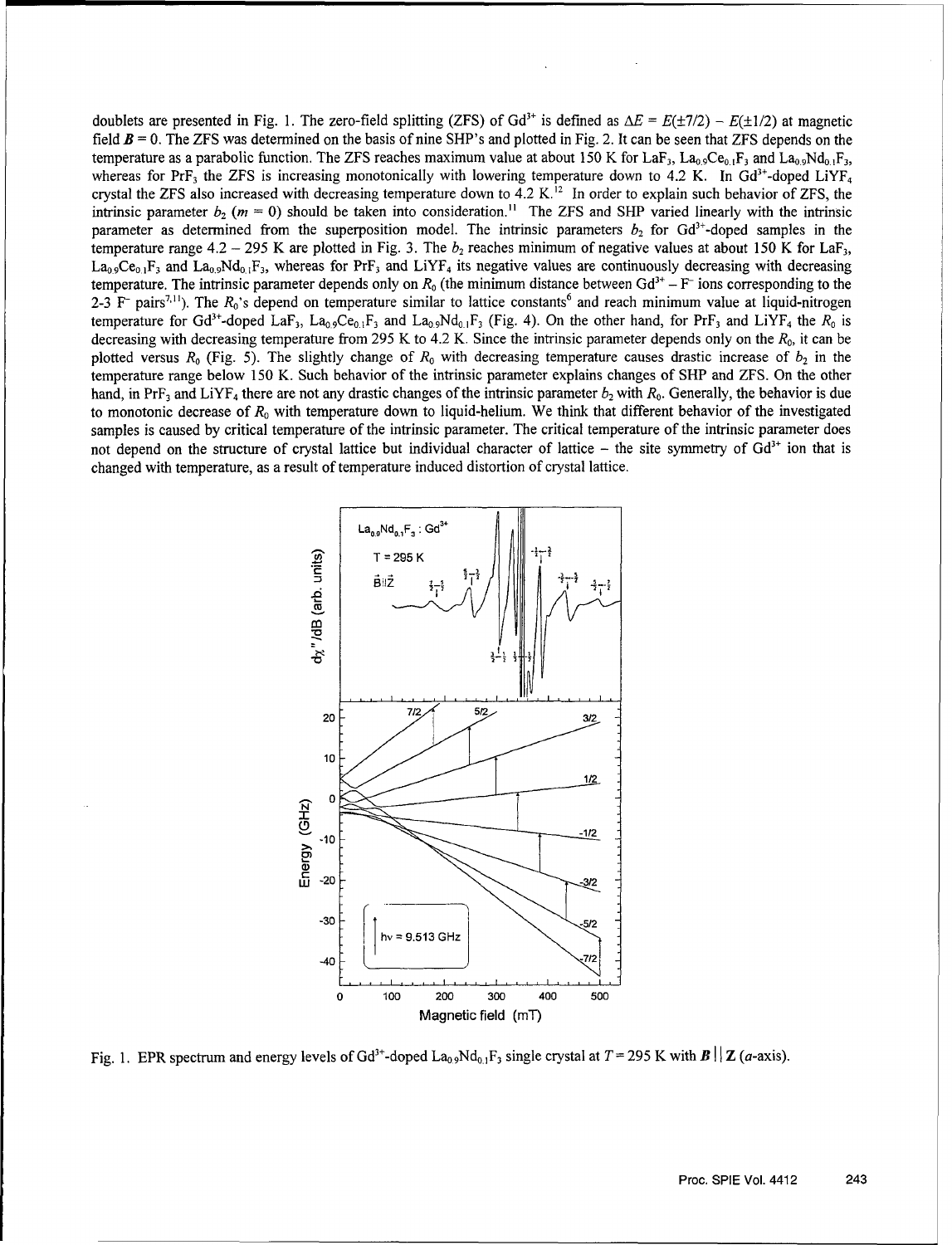

Fig.2. Temperature dependence of ZFS for Gd<sup>3+</sup>-doped LaF<sub>3</sub>, La<sub>0.9</sub>Ce<sub>0.1</sub>F<sub>3</sub>, La<sub>0.9</sub>Nd<sub>0.1</sub>F<sub>3</sub> and PrF<sub>3</sub> single crystals.



Fig. 3. Temperature dependence of the intrinsic parameter  $b_2$  for Gd<sup>3+</sup>-doped LaF<sub>3</sub>, La<sub>09</sub>Ce<sub>01</sub>F<sub>3</sub>,  $La_{0.9}Nd_{0.1}F_3$ ,  $PrF_3$  and  $LiYF_4$ <sup>12</sup> single crystals.



Fig. 5. The plot of the intrinsic parameter versus  $R_0$  for  $Gd^{3+}$ -doped LaF<sub>3</sub>, La<sub>0.9</sub>Ce<sub>0.1</sub>F<sub>3</sub> and La<sub>0.9</sub>Nd<sub>0.1</sub>F<sub>3</sub> single crystals.



Fig. 4. Temperature dependence of the minimum distance  $R_0$  between Gd<sup>3+</sup> – F<sup>-</sup> ions corresponding to the 2-3 F pairs<sup>7,11</sup> in LaF<sub>3</sub>, La<sub>0.9</sub>Ce<sub>0.1</sub>F<sub>3</sub>, La<sub>0.9</sub>Nd<sub>0.1</sub>F<sub>3</sub> single crystals.